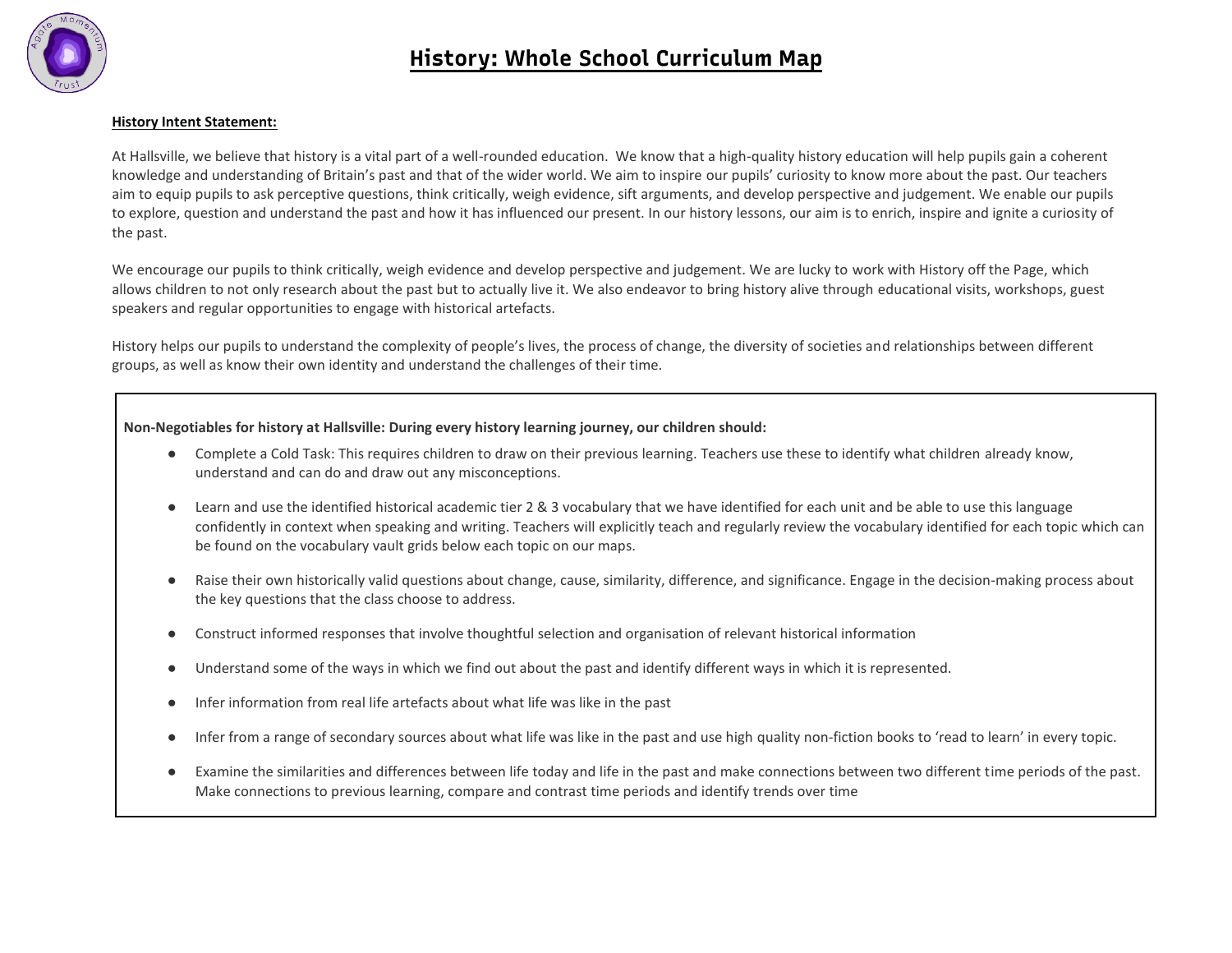

● Hot task: Communicate learning from a topic – an exciting open-ended task that allows children to pull all of their learning together and showcase all that they now know including the new vocabulary they have learnt. Multiple choice quizzes can also be used throughout units to assess and support learning.

## **Each history unit requires a minimum of 12 hours. Educational visit/s and/or workshops should also be booked for each topic (not included in time allocation) Red = geography topics**

|        | Whole School History Overview - Suggested Educational Visits to support learning journeys. |                                                                                                                                                                  |                                                                                                                                   |  |  |
|--------|--------------------------------------------------------------------------------------------|------------------------------------------------------------------------------------------------------------------------------------------------------------------|-----------------------------------------------------------------------------------------------------------------------------------|--|--|
| Year R | Different families around the world<br>Exploring our environment                           | Looking forwards and backwards in time<br>From the forest to the sea                                                                                             | How things work<br>Space and new frontiers                                                                                        |  |  |
| Year 1 | My school & where I live                                                                   | How is my life different to that of my<br>parents/grandparents/great grandparents?                                                                               | The weather & seasonal changes / Where will we send<br>Barnaby bear on holiday?                                                   |  |  |
| Year 2 | The Great Fire of London                                                                   | <b>Significant Britons:</b><br>Florence Nightingale                                                                                                              | One world - Pushing boundaries (travelling land & sea)                                                                            |  |  |
| Year 3 | Stone Age to Iron Age                                                                      | Our changing planet / Natural disasters                                                                                                                          | Egyptians                                                                                                                         |  |  |
| Year 4 | The Roman Empire and its impact on<br><b>Britain</b>                                       | London and Terling/Maldon - Is the quality of<br>life better in villages/towns or cities?<br>Compare and contrast localities within the<br>UK and European study | Rivers, lakes, seas & oceans / What happens to plastic bags?<br>(Polluting our planet)<br>Link: DT designing and making tote bags |  |  |
| Year 5 | <b>Ancient Greece</b>                                                                      | <b>Brazil and the Amazon Rainforest</b>                                                                                                                          | Anglo Saxons and Vikings                                                                                                          |  |  |
| Year 6 | Battle of Britain and Changing Docks                                                       | Local human geography - the docks & links<br>with the rest of the world                                                                                          | The Benin                                                                                                                         |  |  |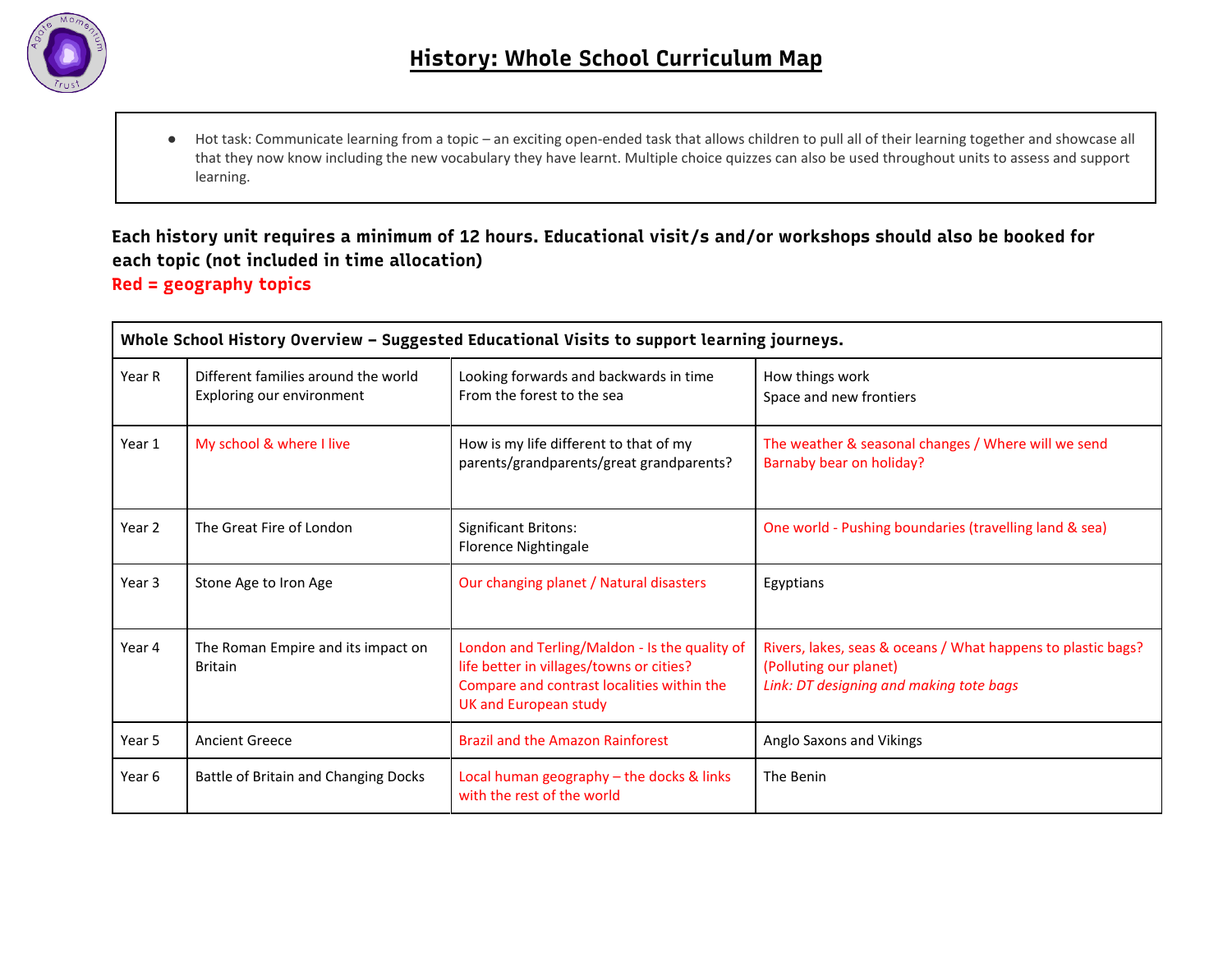

## **Historical concepts and skills progression in history at Hallsville**

Taken from the 'Progressions in History under the 2014 National Curriculum Document published by the Historical Association

|              | Chronological Knowledge and<br>understanding                                                                                                                                                                                                                                 | Historical Terms                                            | Historical Enquiry<br>Using evidence /<br>Communicating ideas                                                                                                                                                                                           | Interpretation<br>s in History                                                                                                                                                                                                                  | Historical Enquiry<br>Key concepts                                                                                                                                                                                                         |
|--------------|------------------------------------------------------------------------------------------------------------------------------------------------------------------------------------------------------------------------------------------------------------------------------|-------------------------------------------------------------|---------------------------------------------------------------------------------------------------------------------------------------------------------------------------------------------------------------------------------------------------------|-------------------------------------------------------------------------------------------------------------------------------------------------------------------------------------------------------------------------------------------------|--------------------------------------------------------------------------------------------------------------------------------------------------------------------------------------------------------------------------------------------|
| <b>EYFS</b>  | Begin to organise events<br>using basic chronology,<br>recognising that things<br>happened before they were<br>born.<br>Know some similarities and<br>differences between things<br>in the past and now, drawing<br>on their experiences and<br>what has been read in class. | Name and<br>describe people<br>who are familiar<br>to them  | Comment on images of<br>familiar situations in the<br>past.<br>Talk about experiences<br>that are familiar to them<br>and how these may have<br>differed in the past<br>Talk about the lives of the<br>people around them and<br>their roles in society | Compare and<br>contrast<br>characters<br>from stories,<br>including<br>figures from<br>the past.<br>Understand<br>the past<br>through<br>settings,<br>characters<br>and events<br>encountered<br>in books read<br>in class and<br>storytelling. | Visit a local area that has<br>historical importance.<br>Include a focus on the lives<br>of both women and men.                                                                                                                            |
| Key<br>Stage | Develop an awareness of the<br>past<br>Use common words and<br>phrases relating to the<br>passing of time<br>Know where all<br>people/events studied fit<br>into a chronological<br>framework                                                                                | Use a wide<br>vocabulary of<br>everyday<br>historical terms | Ask and answer questions<br>Understand some ways we<br>find out about the past<br>Choose and use parts of<br>stories and other sources<br>to show understanding (of<br>concepts in part 5 below)                                                        | Identify<br>different<br>ways in which<br>the past is<br>represented                                                                                                                                                                            | Identify similarities and<br>differences between ways of<br>life at different times<br>Recognise why people did<br>things, why events happened<br>and what happened as a<br>result<br>Make simple observations<br>about different types of |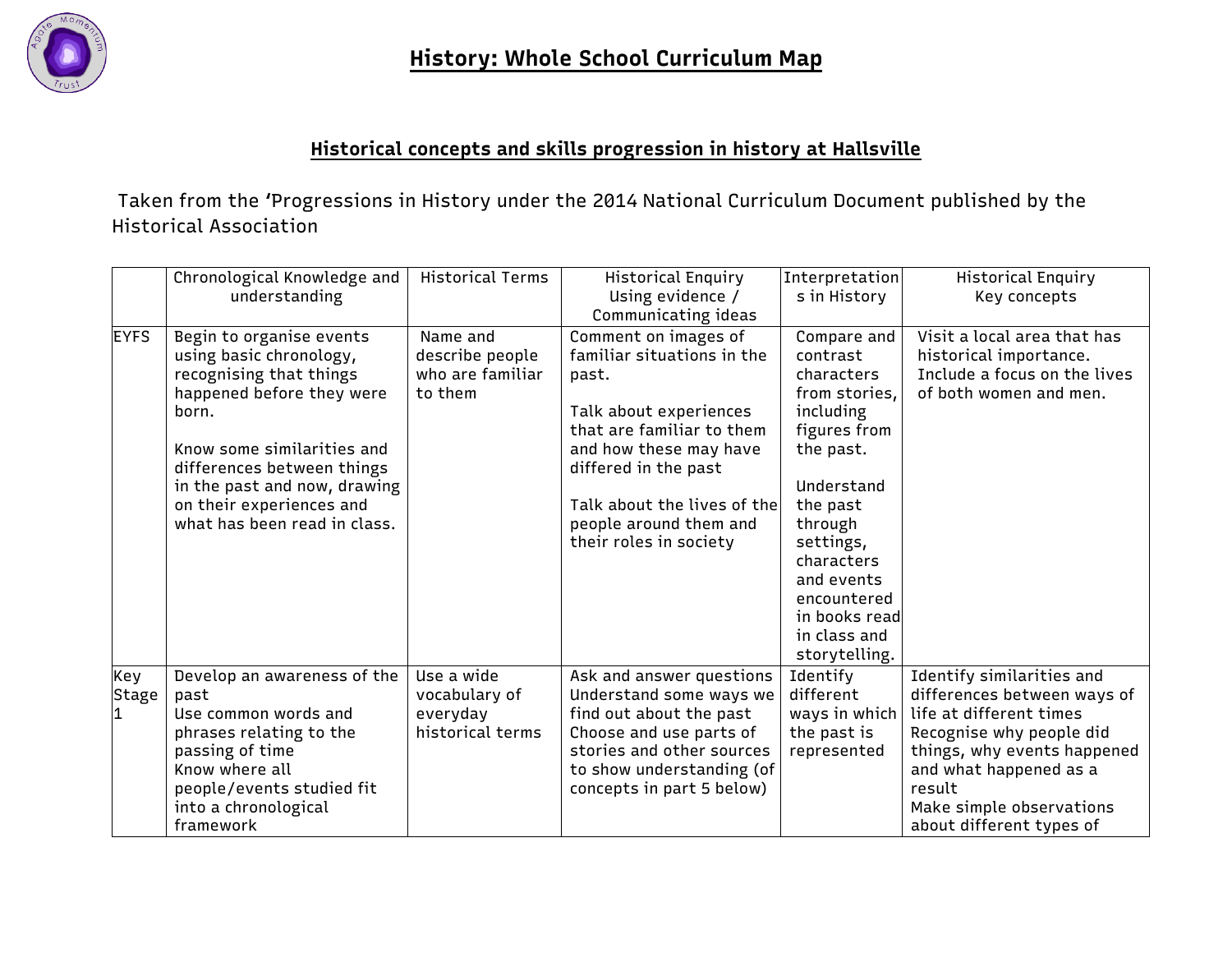

|                       | Locate time periods on a<br>time line<br>Identify similarities /<br>differences between periods                                                                                                                                                                                                 |                                                                                     |                                                                                                                                                                                                                                                                |                                                                                                                          | people, events, beliefs within<br>a society<br>Talk about who was important<br>eg in a simple historical<br>account                                                                                                                                                                                                                                                                                                                         |
|-----------------------|-------------------------------------------------------------------------------------------------------------------------------------------------------------------------------------------------------------------------------------------------------------------------------------------------|-------------------------------------------------------------------------------------|----------------------------------------------------------------------------------------------------------------------------------------------------------------------------------------------------------------------------------------------------------------|--------------------------------------------------------------------------------------------------------------------------|---------------------------------------------------------------------------------------------------------------------------------------------------------------------------------------------------------------------------------------------------------------------------------------------------------------------------------------------------------------------------------------------------------------------------------------------|
| Lower<br>Key<br>Stage | Continue to develop<br>chronologically secure<br>knowledge of history and<br>create timeline of the<br>periods of history studied<br>Establish clear narratives<br>within and across periods<br>studied<br>Make connections, contrasts<br>and identify trends over time                         | Develop the<br>appropriate use of<br>historical terms                               | Regularly address and<br>devise historically valid<br>questions *<br>Understand how<br>knowledge of the past is<br>constructed from a range<br>of sources Construct<br>informed responses by<br>Selecting and organising<br>relevant historical<br>information | Understand<br>that different<br>versions of<br>the past may<br>exist, giving<br>some reasons<br>for this                 | Describe / make link between<br>main events, situations and<br>changes within and across<br>different periods/societies<br>Identify and give reasons for,<br>results of, historical events,<br>situations, changes<br>Describe social, cultural,<br>religious and ethnic diversity<br>in Britain & the wider world<br>Identify historically<br>significant people and events<br>in situations                                               |
| Upper<br>Key<br>Stage | Extend and deepen their<br>chronologically secure<br>knowledge of history and a<br>well-informed context for<br>further learning<br>Identify significant events,<br>make connections, draw<br>contrasts and analyse trends<br>within periods and over long<br>arcs of time.<br>Create timelines | Use historical<br>terms and<br>concepts in<br>increasingly<br>sophisticated<br>ways | Pursue historically valid<br>enquiries * including some<br>they have framed<br>Understand how different<br>types of sources are used<br>rigorously to make<br>historical claims<br>Create relevant,<br>structured and evidently<br>supported accounts          | Discern how<br>and why<br>contrasting<br>arguments<br>and<br>interpretatio<br>ns of the past<br>have been<br>constructed | Identify and explain change<br>and continuity within and<br>across periods<br>Analyse / explain reasons for,<br>and results of, historical<br>events, situations, changes<br>Understand and explain /<br>analyse diverse experiences<br>and ideas, beliefs, attitudes<br>of men, women, children in<br>past societies<br>Consider/explain the<br>significance of events, people<br>and developments in their<br>context and in the present. |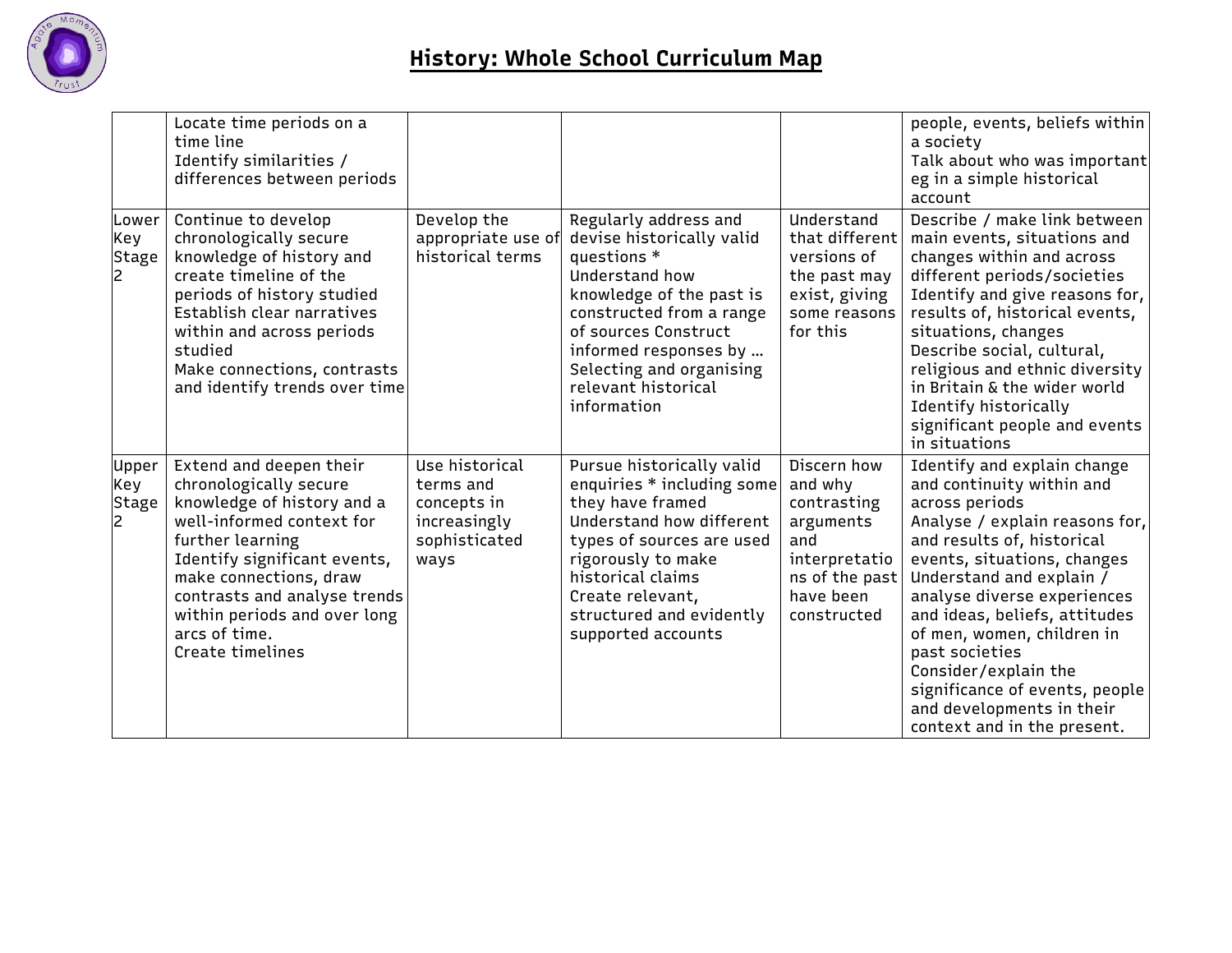

**The above skills should be taught through the following topics:**

| Year Group: 1<br>Spring           | of change in national life.                                          | Toys: How is my life different to that of my parents/grandparents/great grandparents?<br>National Curriculum link: changes within living memory. Where appropriate, these should be used to reveal aspects                                                                                                                                                                                                                                                                                                                                                                                                                                                                                                                                                                                                                                                                                                                                                                                   |  |  |  |
|-----------------------------------|----------------------------------------------------------------------|----------------------------------------------------------------------------------------------------------------------------------------------------------------------------------------------------------------------------------------------------------------------------------------------------------------------------------------------------------------------------------------------------------------------------------------------------------------------------------------------------------------------------------------------------------------------------------------------------------------------------------------------------------------------------------------------------------------------------------------------------------------------------------------------------------------------------------------------------------------------------------------------------------------------------------------------------------------------------------------------|--|--|--|
| Overarching Historical enquiries: |                                                                      | Knowledge and understanding: - By the end of this unit children must:                                                                                                                                                                                                                                                                                                                                                                                                                                                                                                                                                                                                                                                                                                                                                                                                                                                                                                                        |  |  |  |
| grandparents?                     | How is my life different to that of my<br>parents/grandparents/great | Be Inspired to know more about their family history<br>Raise questions about their family history<br>Know how we can find out about the lives of our grandparents. What<br>sources we could use and how we could gather information.<br>Understand that the past is represented in different ways. E.g. Is your grandfather's memory of the<br>past the same as your fathers?<br>Place family members on a timeline/family tree in terms of dates and time periods. Link to other<br>historical figures. E.g Who was King/Queen<br>Know key historical facts about family members – where were they born etc<br>Identify objects/things that were important to the life of the grandparents and compare/contrast to<br>the life of the child now<br>Explain how life was different for past generations of the pupils own family<br>How the life of their grandparents impacted on the life of their family now.<br>The legacy and impact of their grandparents generation on their life now |  |  |  |

| present       | past          | future   | today         | yesterday  | tomorrow |
|---------------|---------------|----------|---------------|------------|----------|
| family (tree) | Mother/father | parent   | grandparent   | generation | compare  |
| similar       | different     | compare  | change        | Contrast   | local    |
| history       | historical    | museum   | memory        | Remember   | handmade |
| stuffed       | order         | sequence | neighbourhood | timeline   | Hobby    |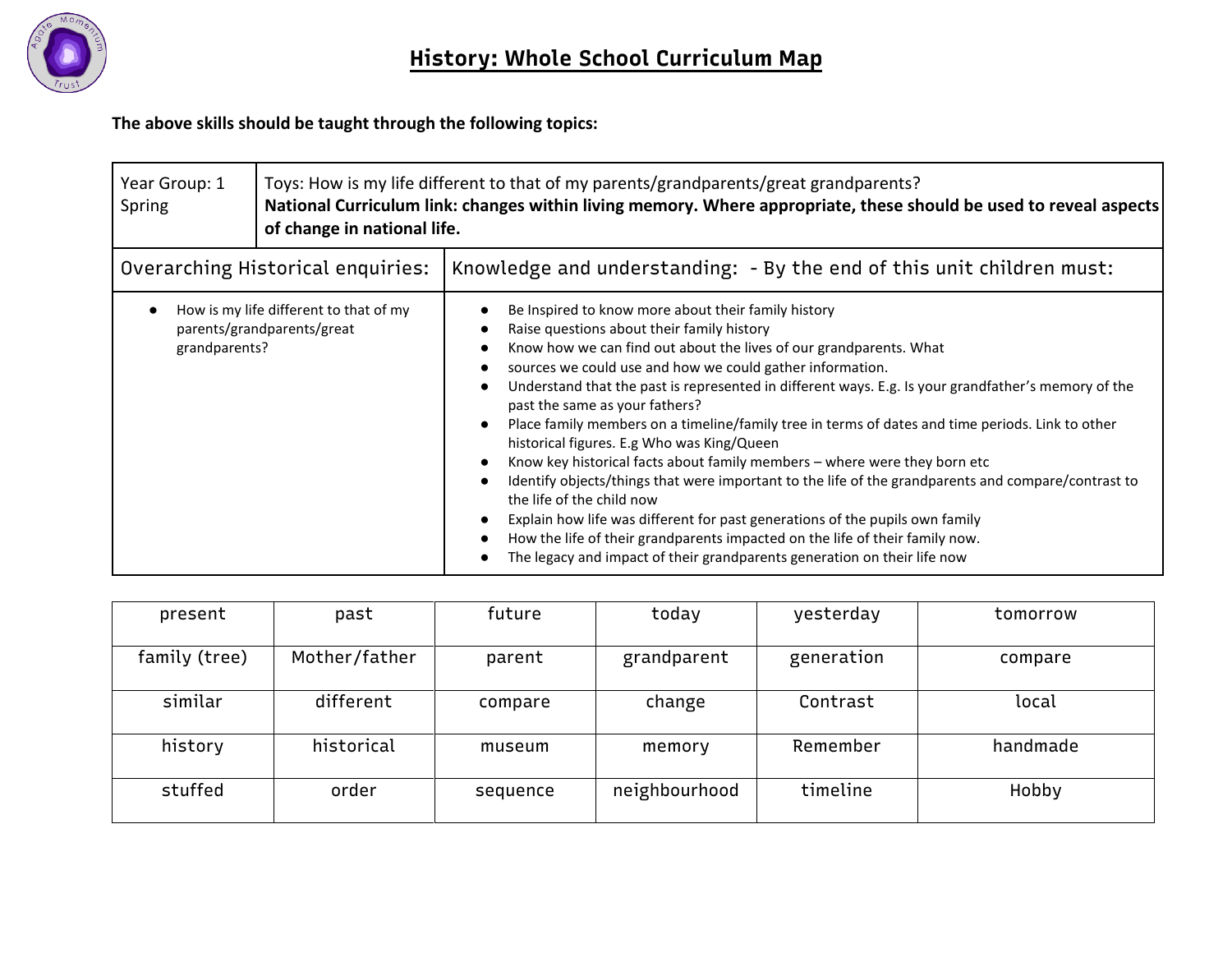

| Year Group: 2                           | The Great Fire of London<br><b>National Curriculum link:</b>                                                                                                                                                         | - events beyond living memory that are significant nationally or globally [for example, the Great Fire of London,<br>the first aeroplane flight or events commemorated through festivals or anniversaries]<br>significant historical events, people and places in their own locality.<br>- events beyond living memory that are significant nationally or globally [for example, the Great Fire of London,<br>the first aeroplane flight or events commemorated through festivals or anniversaries]                                                                                                                                            |  |  |  |  |  |
|-----------------------------------------|----------------------------------------------------------------------------------------------------------------------------------------------------------------------------------------------------------------------|------------------------------------------------------------------------------------------------------------------------------------------------------------------------------------------------------------------------------------------------------------------------------------------------------------------------------------------------------------------------------------------------------------------------------------------------------------------------------------------------------------------------------------------------------------------------------------------------------------------------------------------------|--|--|--|--|--|
| <b>Overarching Historical Enquiries</b> |                                                                                                                                                                                                                      | Knowledge and understanding: - By the end of this unit children must:                                                                                                                                                                                                                                                                                                                                                                                                                                                                                                                                                                          |  |  |  |  |  |
| today?                                  | What happened to London<br>during the Great Fire?<br>What was learnt from the<br>great Fire that has<br>impacted on life in London<br>What were the positive<br>and negative impacts of<br>the Great fire of London? | Know what life in Stuart London was like at the time of the fire<br>Know that the Great Fire of London started on $2^{nd}$ September 1666<br>$\bullet$<br>Place the events of the fire on a timeline.<br>Explore the different viewpoints about who or what may have<br>$\bullet$<br>started the fire.<br>Explain how/why the fire spread so quickly<br>Explain what it was like at the height of the fire<br>Explain how people tried to stop the fire<br>$\bullet$<br>Know what was left of London after the fire<br>Explain the positive and negative impact that the fire had on<br>London<br>Explain what the King did to rebuild London. |  |  |  |  |  |

| Thames  | Spread | Medieval  | combustible         | douse       | extinguish |
|---------|--------|-----------|---------------------|-------------|------------|
| capital | Raging | Gunpowder | <b>Pudding Lane</b> | devastation | decimate   |
| bakery  | engulf | flame     | timber              | Plague      | demolish   |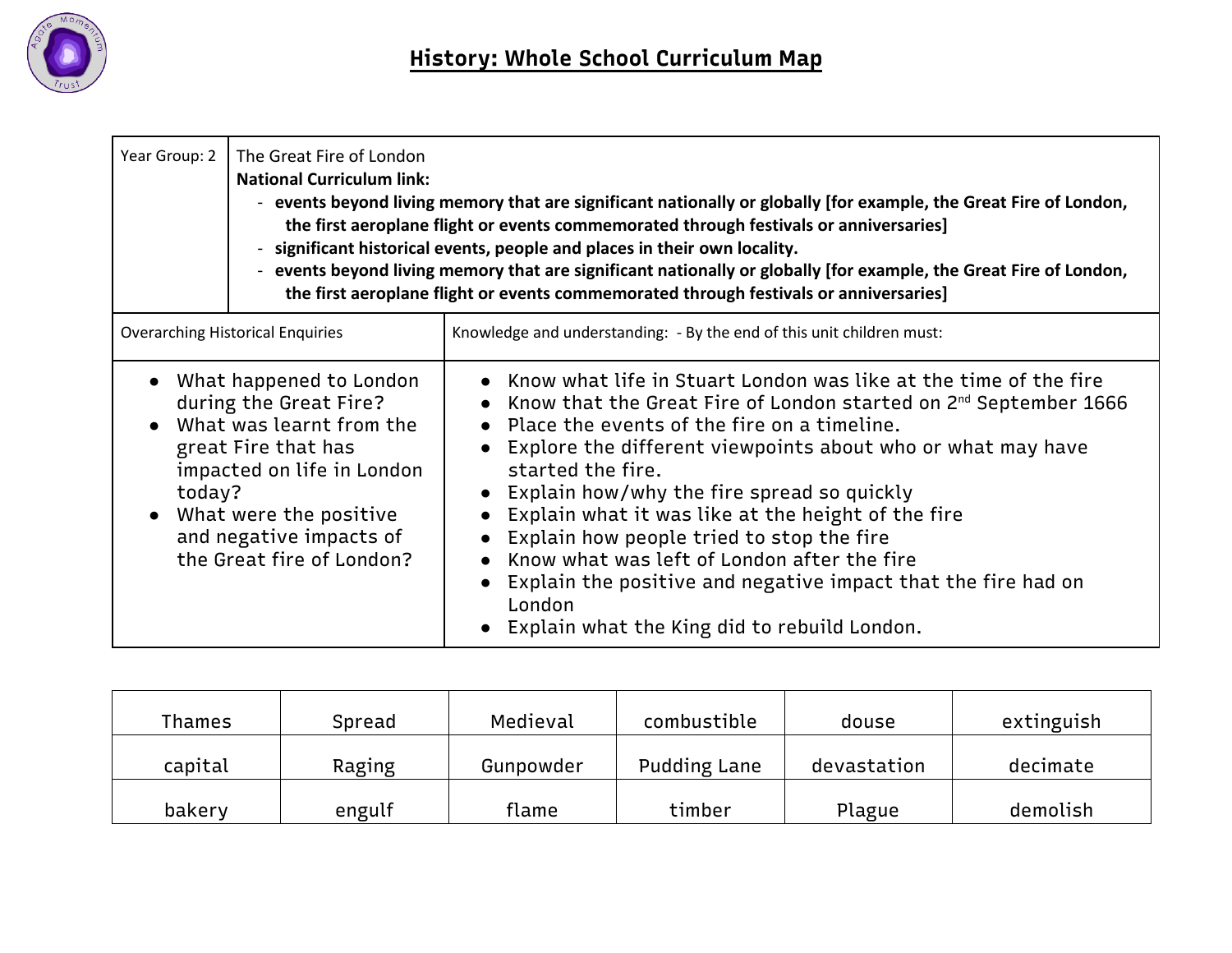

| inferno | hellish | drought | blistering | consuming | explosion |
|---------|---------|---------|------------|-----------|-----------|
|---------|---------|---------|------------|-----------|-----------|

| Year group 2:                                                                                                                                               | and Edith Cavell].                                                                                                                                                                             | Significant Britons: Florence Nightingale<br>National Curriculum link: the lives of significant individuals in the past who have contributed to national and<br>international achievements. Some should be used to compare aspects of life in different periods [for example,<br>Elizabeth I and Queen Victoria, Christopher Columbus and Neil Armstrong, William Caxton and Tim Berners-Lee,<br>Pieter Bruegel the Elder and LS Lowry, Rosa Parks and Emily Davison, Mary Seacole and/or Florence Nightingale |  |  |
|-------------------------------------------------------------------------------------------------------------------------------------------------------------|------------------------------------------------------------------------------------------------------------------------------------------------------------------------------------------------|----------------------------------------------------------------------------------------------------------------------------------------------------------------------------------------------------------------------------------------------------------------------------------------------------------------------------------------------------------------------------------------------------------------------------------------------------------------------------------------------------------------|--|--|
| <b>Overarching Historical Enquiries</b>                                                                                                                     |                                                                                                                                                                                                | Knowledge and understanding: - By the end of this unit children must:                                                                                                                                                                                                                                                                                                                                                                                                                                          |  |  |
| $\bullet$<br>war?<br>What were<br>$\bullet$<br>Nightingale?<br>$\bullet$<br>from Florence<br>impacted on life<br>today?<br>How does care for<br>of Florence | What happened to<br>wounded soldiers<br>during the Crimean<br>hospitals during the<br>lifetime of Florence<br>What was learnt<br>Nightingale that has<br>patients compare<br>between the times | Know what life was like during the lifetimes of Florence Nightingale<br>Place events the key events that happened during the lifetime of<br>$\bullet$<br>Florence Nightingale on a timeline.<br>Explore different viewpoints about Florence Nightingale<br>$\bullet$<br>Compare & contrast the stories about Florence Nightingale and consider<br>$\bullet$<br>the similarities/differences and how/why her life has been celebrated                                                                           |  |  |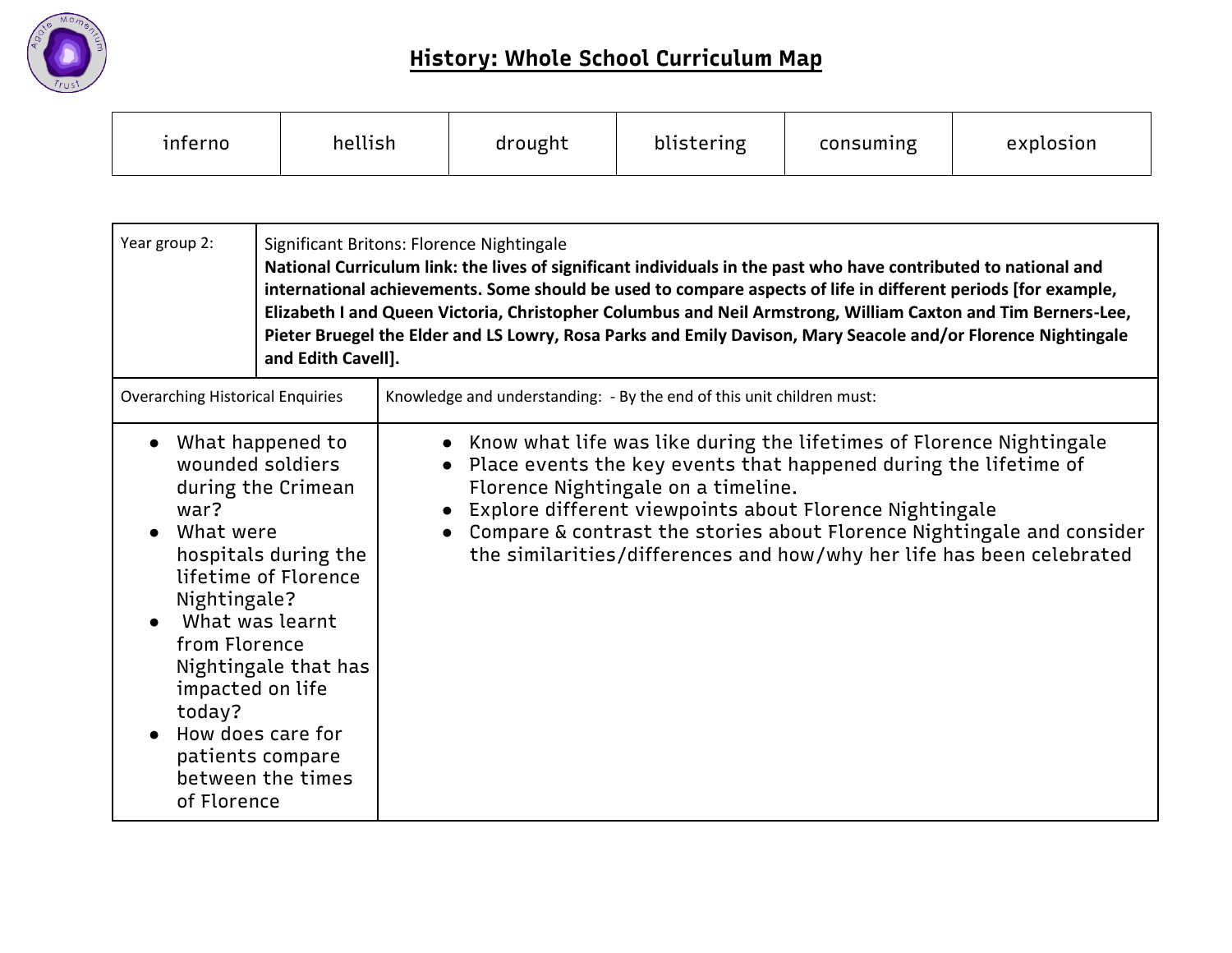

|--|

| Nurse       | Victorian     | Crimean    | hygiene            | education | challenge   |
|-------------|---------------|------------|--------------------|-----------|-------------|
| pioneer     | resilience    | courageous | accomplish         | hospital  | soldiers    |
| doctors     | disease       | injury     | cleanliness        | patient   | investigate |
| anaesthetic | revolutionise | rescue     | lady with the lamp | famous    | heroine     |
| Scutari     | museum        | inspiring  | devotion           | battle    | war         |

| Year<br>Group<br>3:                                                                                                                                             | The Ancient Egyptians<br><b>Shang Dynasty of Ancient China</b> | National Curriculum link: the achievements of the earliest civilizations – an overview of where and when the first<br>civilizations appeared and a depth study of one of the following: Ancient Sumer; The Indus Valley; Ancient Egypt; The                                                                                                                                   |
|-----------------------------------------------------------------------------------------------------------------------------------------------------------------|----------------------------------------------------------------|-------------------------------------------------------------------------------------------------------------------------------------------------------------------------------------------------------------------------------------------------------------------------------------------------------------------------------------------------------------------------------|
| Overarching Historical Enquiries                                                                                                                                |                                                                | Historical Knowledge - By the end of this unit children need to:                                                                                                                                                                                                                                                                                                              |
| • What did the Ancient<br>Egyptians believe? How do<br>we know?<br>• How different were beliefs<br>in Ancient Egypt to today?<br>• How did Religion affect life |                                                                | • Know the beliefs about the Egyptian Gods Myth, Ra, Osiris, Isis,<br>Horus, and know how we know about them.<br>• Explain the importance that certain animals had in Ancient Egypt<br>(E.g. Bastet and sacred cats. Anubis and the Jackal, The scarab<br>Beetle, Sobek and crocodiles, Tauret and hippos.)<br>• Explain why the Egyptians built temples, tombs and pyramids. |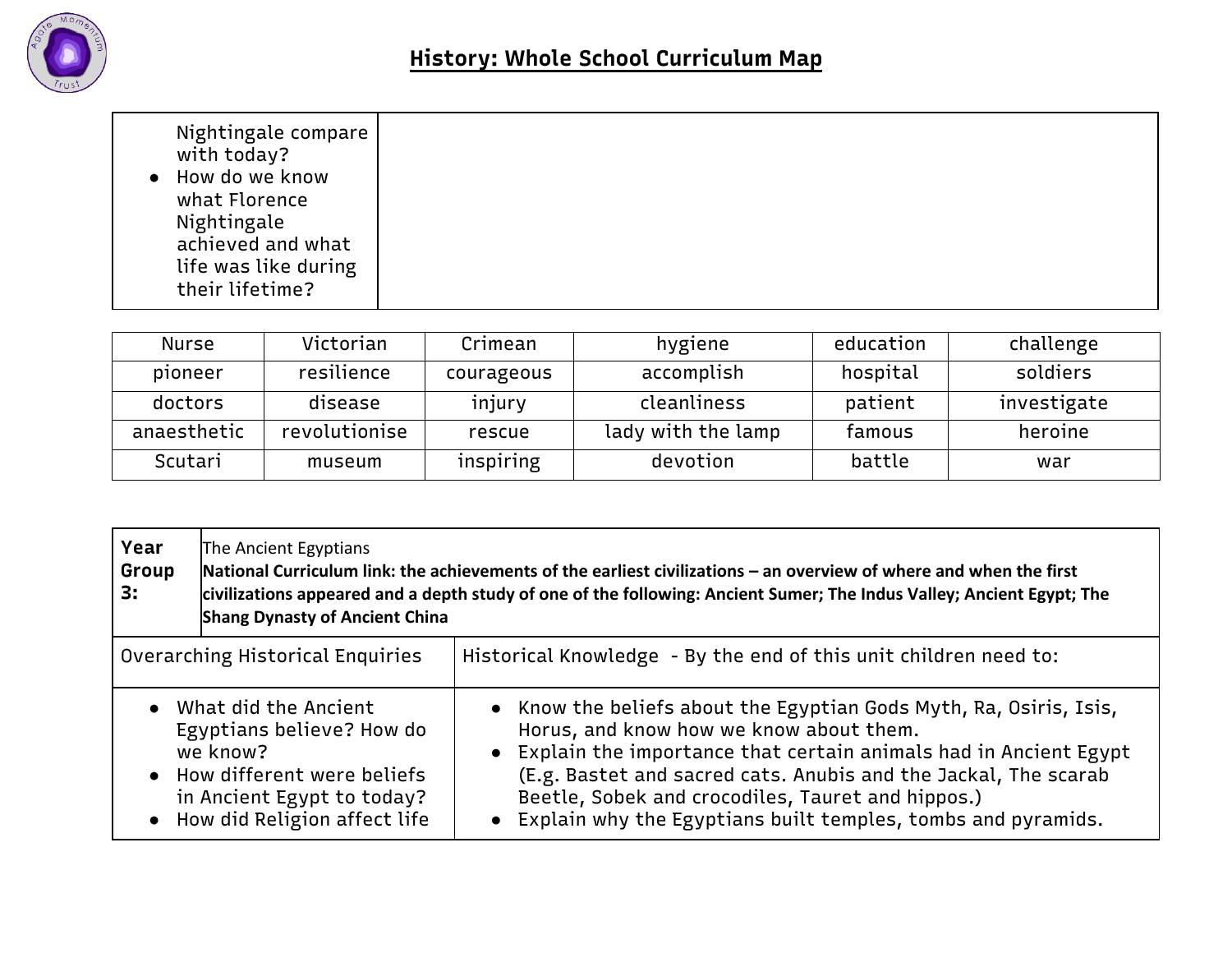

| in Ancient Egypt?<br>• How did civilization adapt<br>to the needs of egyptian<br>life? | Explain what they were they like. (Luxor Akhenaten, Guisa, Valley<br>of the Kings)<br>• Know about the religious festivals that were held in Ancient Egypt.<br>Compare Ancient Egyptian festivals to modern such as Easter,<br>Diwali etc. Prepare their own Egyptian festival and celebrate it.<br>(HOP)<br>• Know how religion affected life in Ancient Egypt.<br>• Know what the Egyptians believed about: afterlife, underworld.<br>Book of the dead, weighing of the soul<br>• Know that the Egyptians believed about death and what happens<br>to you when you die. Explore the process of mummification and<br>then make their own mummies and canopic jars.<br>• Understand the role of the Pharaoh on earth.<br>• Explore what the tomb of Tutankhamun can tell us about Egyptian |
|----------------------------------------------------------------------------------------|--------------------------------------------------------------------------------------------------------------------------------------------------------------------------------------------------------------------------------------------------------------------------------------------------------------------------------------------------------------------------------------------------------------------------------------------------------------------------------------------------------------------------------------------------------------------------------------------------------------------------------------------------------------------------------------------------------------------------------------------------------------------------------------------|
|                                                                                        | beliefs.                                                                                                                                                                                                                                                                                                                                                                                                                                                                                                                                                                                                                                                                                                                                                                                   |

| ancient             | civilisation  | empire       | dynasty   | tomb        | pyramid              |
|---------------------|---------------|--------------|-----------|-------------|----------------------|
| Pharaoh             | Tutenkhamen   | excavate     | dig       | archaeology | <b>Howard Carter</b> |
| plunder             | sarcophagus   | egyptologist | treasure  | mummy       | hieroglyphic         |
| cartouche           | Rosetta stone | River Nile   | Giza      | sphinx      | Canopic jar          |
| Valley of the kings | prosperity    | embalm       | mythology | after-life  | patron               |

| Year                                                                              | Stone Age to Iron Age<br>$\mid$ Group 3: $\mid$ National Curriculum link: changes in Britain from the Stone Age to the Iron Age. |                                                                                                                                          |  |  |
|-----------------------------------------------------------------------------------|----------------------------------------------------------------------------------------------------------------------------------|------------------------------------------------------------------------------------------------------------------------------------------|--|--|
|                                                                                   | Overarching Historical Enquiries                                                                                                 | Historical Knowledge: - By the end of this unit children need to:                                                                        |  |  |
| What was 'new' about the<br>New Stone Age? If you met a<br>stone age family, what |                                                                                                                                  | The Stone Age<br>• Know what Britain was like after the Ice Age.<br>• Know that few people lived in Britain at the time. Know how people |  |  |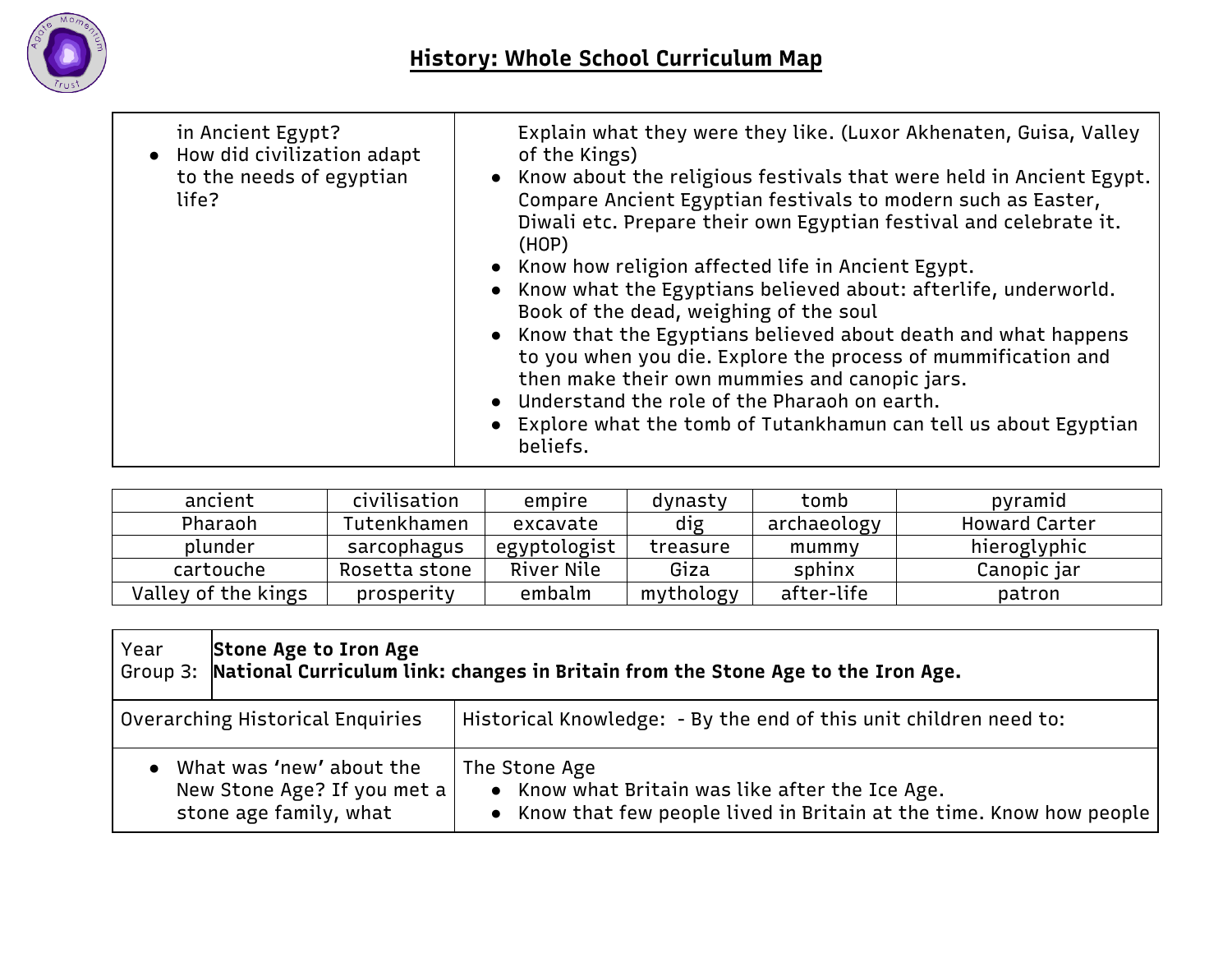

| questions would we want to<br>ask them?<br>• Which was better, bronze or<br>iron?<br>• When do you think it was<br>better to live - Stone Age,<br>Bronze Age or Iron Age? | fed and clothed themselves during the stone age.<br>• Know why stone age people were nomadic.<br>Identify & explain the changes that occurred throughout the stone<br>$\bullet$<br>age<br>• Know that immigrants brought new animals and crops to Britain<br>which brought about a change from hunter gatherer to farming.<br>• Know that most of our evidence for the stone age comes from<br>archaeologists who can disagree with each other.<br>The Bronze Age<br>• Know about Bronze age religion, technology and travel E.g.<br>Stonehenge<br>• Know how bronze was made<br>• Know where copper and tin come from<br>• Know how bronze tools and weapons were made<br>• Explain how bronze tools changed life.<br>The Iron Age<br>• Know where iron comes from and how iron tools and weapons were<br>made.<br>• Explain why it took so long for iron to reach Britain<br>• Explain how iron tools and weapons changed life.<br>• Iron age hill forts tribal kingdoms, farming, art and culture<br>Know the most important aspects of living in the stone, bronze and iron |
|---------------------------------------------------------------------------------------------------------------------------------------------------------------------------|---------------------------------------------------------------------------------------------------------------------------------------------------------------------------------------------------------------------------------------------------------------------------------------------------------------------------------------------------------------------------------------------------------------------------------------------------------------------------------------------------------------------------------------------------------------------------------------------------------------------------------------------------------------------------------------------------------------------------------------------------------------------------------------------------------------------------------------------------------------------------------------------------------------------------------------------------------------------------------------------------------------------------------------------------------------------------------|
|                                                                                                                                                                           | ages, make comparisons reach a reasoned conclusion as to which time<br>period they would have preferred to live in and why.                                                                                                                                                                                                                                                                                                                                                                                                                                                                                                                                                                                                                                                                                                                                                                                                                                                                                                                                                     |

| Hunter      | Mammoth        | Forage    | <i><b>Survival</b></i> | <b>primitive</b> | <b>civilisation</b> |
|-------------|----------------|-----------|------------------------|------------------|---------------------|
| Gatherer    | Extinct        | Rugged    | Evolve                 | Archaeologist    | Bronze              |
| Neanderthal | Spear          | Tenacıous | Tool                   | nomadic          | Copper              |
| Tribe       | <b>Iweapon</b> | destroy   | ltrack                 | Icaveman         | liron               |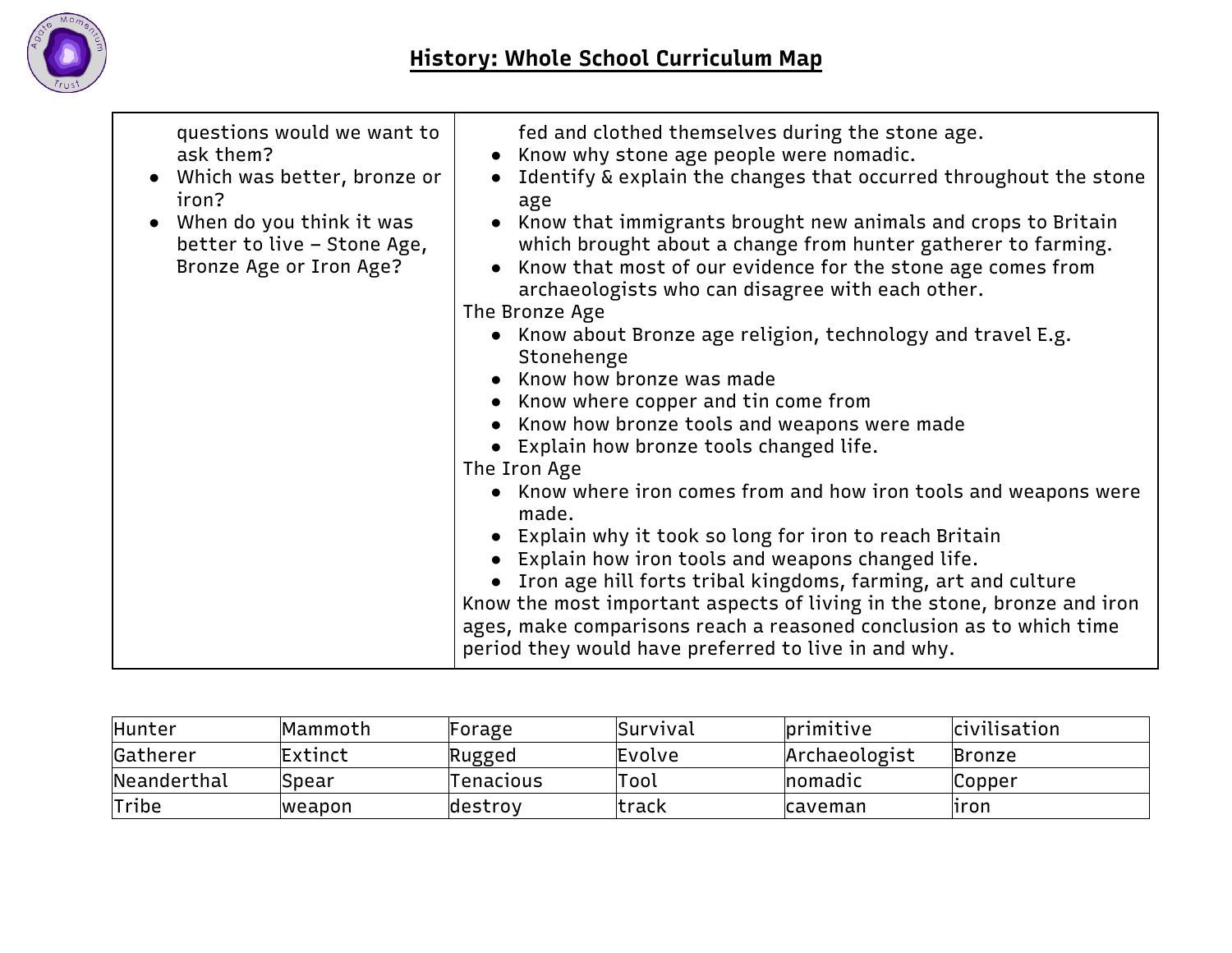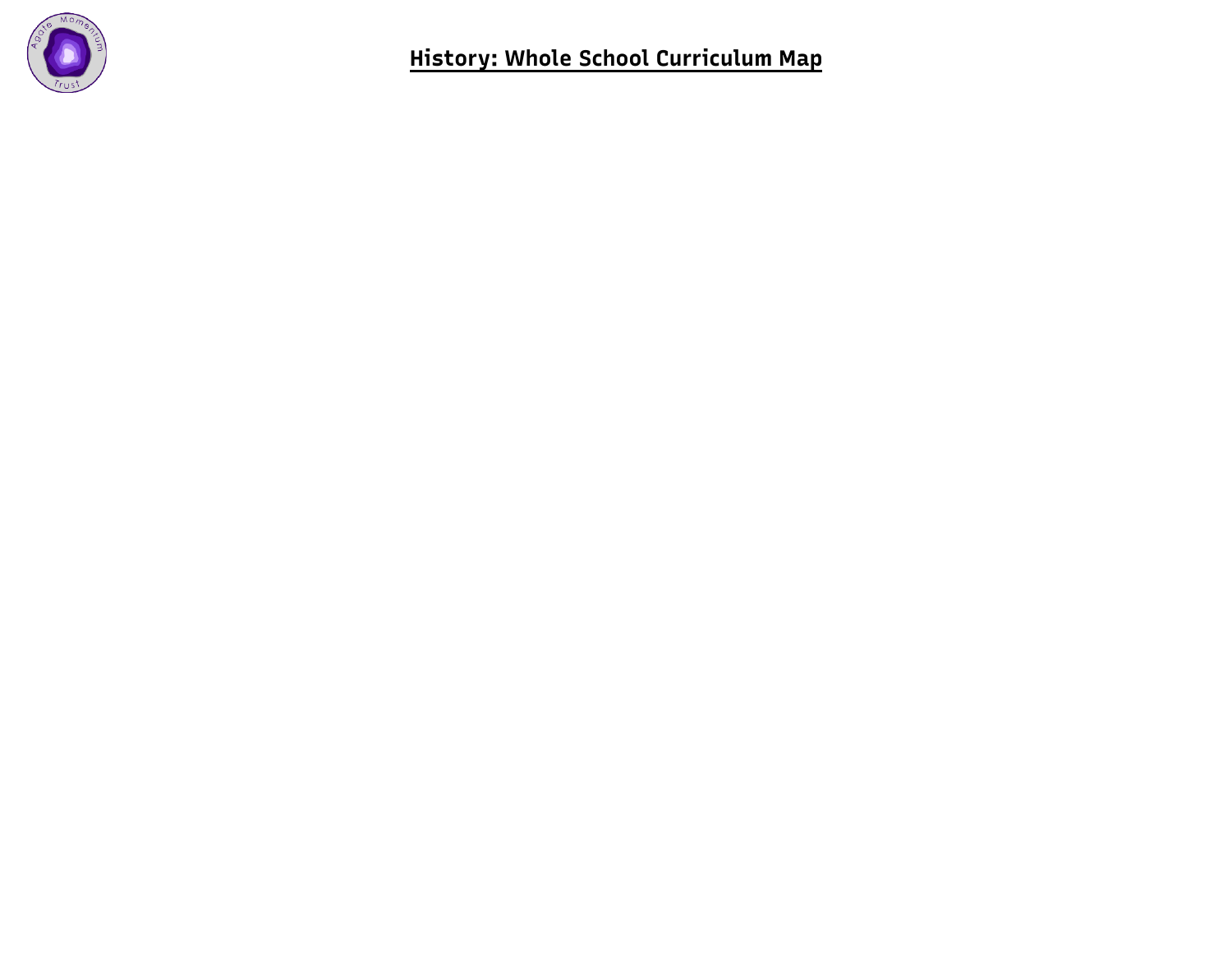

| Year 4: | The Roman Empire and its Impact on Britain<br>National curriculum link: the Roman Empire and its impact on Britain                                                      |                                                                                                                                                                                                                                                                                                                                                                                                                                                                                                                                                                                                                                                                                                                                                                                                                                                                        |  |
|---------|-------------------------------------------------------------------------------------------------------------------------------------------------------------------------|------------------------------------------------------------------------------------------------------------------------------------------------------------------------------------------------------------------------------------------------------------------------------------------------------------------------------------------------------------------------------------------------------------------------------------------------------------------------------------------------------------------------------------------------------------------------------------------------------------------------------------------------------------------------------------------------------------------------------------------------------------------------------------------------------------------------------------------------------------------------|--|
|         | Overarching enquiries                                                                                                                                                   | Historical Knowledge - By the end of this unit children should:                                                                                                                                                                                                                                                                                                                                                                                                                                                                                                                                                                                                                                                                                                                                                                                                        |  |
|         | When did the Romans invade and why?<br>Did the native Britons welcome or resist<br>the romans and why?<br>Did the Romans make a difference to life<br>in Britain today? | Know that the Romans attempted to invade twice before they were successful on their third<br>attempt. (Julius Caesar attempted in 55-54bc)<br>Explain why the Roman Army was so successful in building up the Roman Empire.<br>Know who Boudicca is and why we remember her. Know that sources about Boudicca contradict<br>each other.<br>Explain what life in Roman Britain may have been like using a range of sources. (to assess sources for<br>accuracy and bias and develop their historical interpretation skills<br>Compare life in Roman Britain to life in Britain today (For example: Entertainment - Gladiators.<br>Slavery. Food etc)<br>To know about the Roman Gods and Goddesses<br>To know that the romans imported materials to make jewelry and pottery<br>To know how romans influenced the life and culture of people already living in Britain. |  |

| empire       | civilisation | Celts        | <b>Briton</b> | ancient         | conquest        |
|--------------|--------------|--------------|---------------|-----------------|-----------------|
| expand       | artefact     | villa        | settlement    | <b>INVASION</b> | conflict        |
| amphitheatre | era          | contemporary | Coliseum      | Julius Caesar   | <b>Boudicca</b> |
| dictator     | legionary    | centurion    | gladiator     | slave           | chariot         |
| gladius      | standard     | primitive    | toga          | mosaic          | hypocaust       |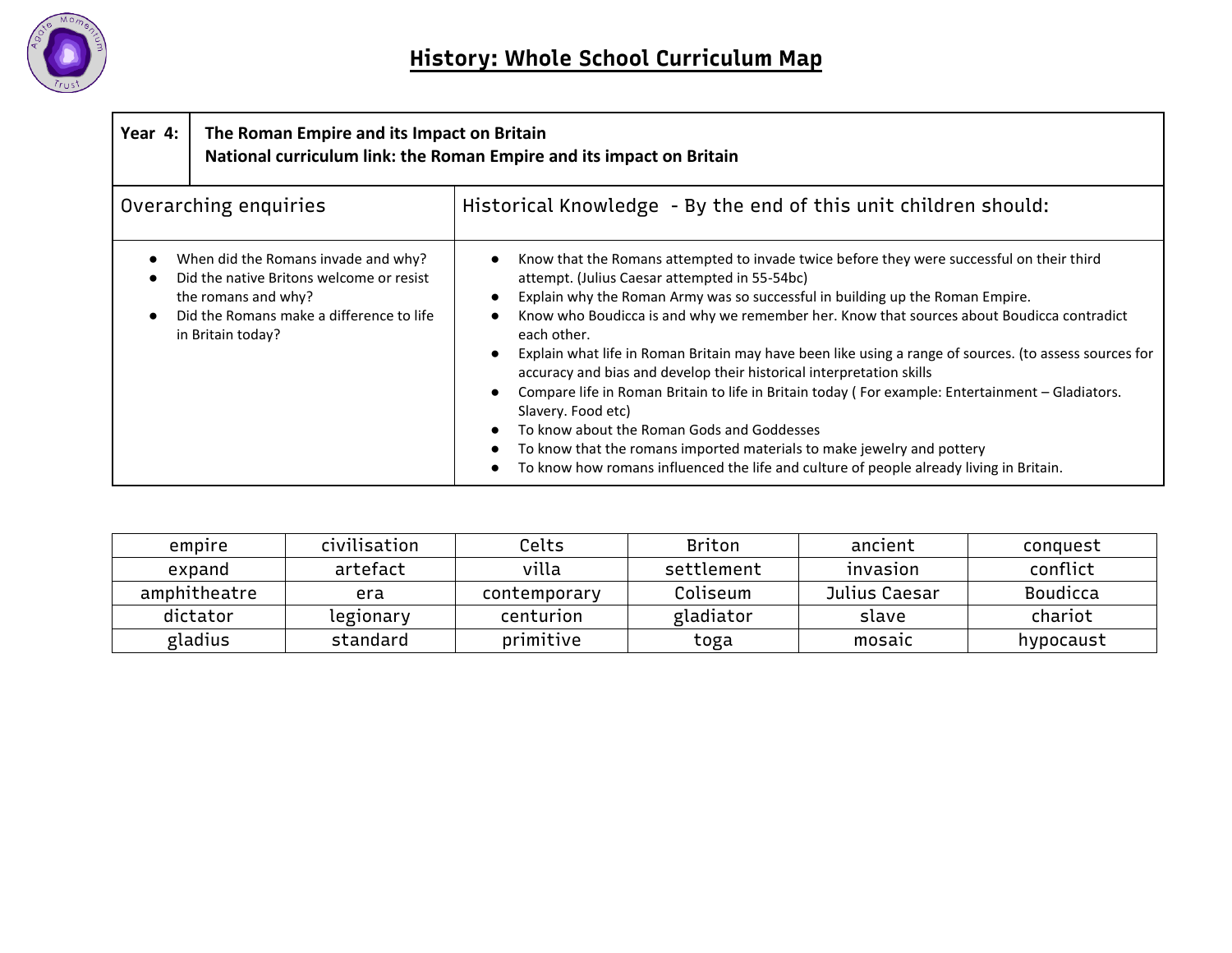

| Year 5                              |                                                                          | <b>Anglo Saxons, Scots and Vikings</b>                                                                                    |                                                                                                                                                                                                                                                                                                                                                                                                                                                                                                                                                                                                                                                                                                                                                                                                                  |  |  |
|-------------------------------------|--------------------------------------------------------------------------|---------------------------------------------------------------------------------------------------------------------------|------------------------------------------------------------------------------------------------------------------------------------------------------------------------------------------------------------------------------------------------------------------------------------------------------------------------------------------------------------------------------------------------------------------------------------------------------------------------------------------------------------------------------------------------------------------------------------------------------------------------------------------------------------------------------------------------------------------------------------------------------------------------------------------------------------------|--|--|
|                                     | National curriculum link: Britain's settlement by Anglo-Saxons and Scots |                                                                                                                           |                                                                                                                                                                                                                                                                                                                                                                                                                                                                                                                                                                                                                                                                                                                                                                                                                  |  |  |
|                                     |                                                                          | Overarching historical enquiries                                                                                          | Historical Knowledge - By the end of this unit children should:                                                                                                                                                                                                                                                                                                                                                                                                                                                                                                                                                                                                                                                                                                                                                  |  |  |
| $\bullet$<br>$\bullet$<br>$\bullet$ | Romans left?<br>on with each other?<br>behind?                           | What happened to Britain when the<br>How well did the Saxons and Vikings get<br>What did the Anglo Saxons and Vikings le- | Know the reasons for the arrival of the Saxons, Vikings and Scots;<br>Know the differences in reasons for migration between Saxons and Vikings and between these societies and<br>today<br>Viking raids and invasion<br>The key events associated with the raids;<br>$\bullet$<br>Why Vikings caused so much fear;<br>How Vikings were able to succeed;<br>$\bullet$<br>Saxon responses;<br>Whether there are any similarities between vikingraids/invasion with today<br>Resistance by Alfred the Great and Athelstan, first king of England<br>The nature of the conflict between Saxons and Vikings.<br>The contribution made by Alfred;<br>The changing relationship between Saxons and Vikings including how and why the pendulum swung too<br>and fro;<br>The state of Britain on the eve of the Conquest. |  |  |
|                                     |                                                                          |                                                                                                                           | Investigate further Viking invasions and Danegald<br>Understand Anglo Saxon laws and justice. Compare to life today.<br>The key features and differences about life in Saxon and Viking times and the difference in attitudes and values<br>held by Saxons and Vikings;(Saxon/Viking farmers, warriors, women, children, slaves using a range of evidence<br>such artefacts, pictures)<br>The key features of Saxon and Viking boats; The achievements of the Saxons and Vikings at sea<br>Know about the reign of Edward the confessor up his death in 1066. Was Edward the confessor a good king?                                                                                                                                                                                                              |  |  |

| settlement | invasion   | conflict    | tribe       | <b>Battle of Hastings</b> | Mercia    |
|------------|------------|-------------|-------------|---------------------------|-----------|
| settler    | invader    |             |             |                           |           |
| migration  | conquest   | raiding     | archaeology | conquer                   | marauding |
| evidence   | opinion    | hypothesise | infer       | victory                   | tribe     |
| artefact   | inhabitant | immigrant   | govern      | Jute                      | trade     |
| conflict   | warrior    | kingdom     | society     | Outlaw                    | tapestry  |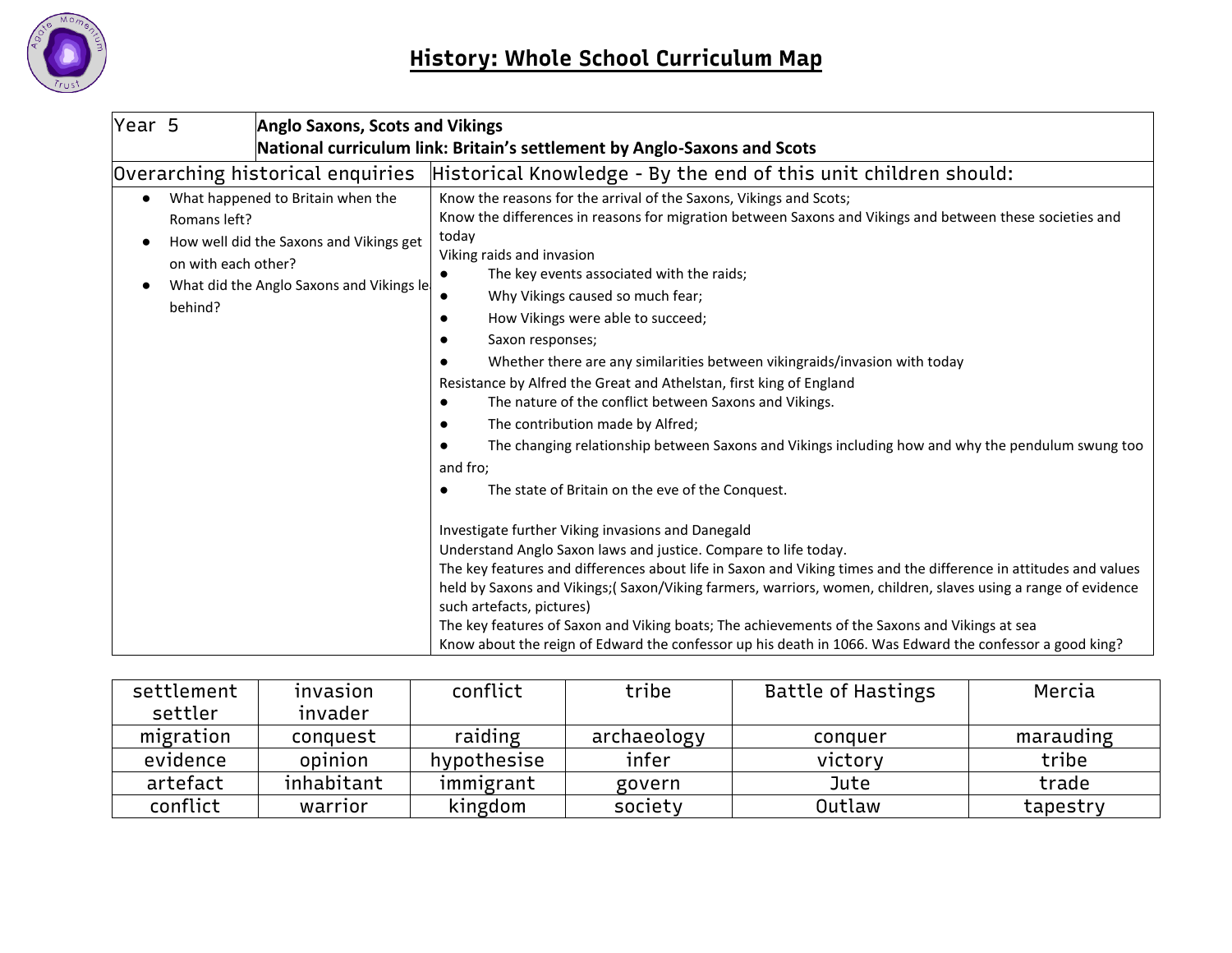

| Yr 5:                       | <b>Ancient Greece</b><br>on the western world.                                                                                                                                                                                       | National curriculum link: Ancient Greece – a study of Greek life and achievements and their influence                                                                                                                                                                                                                                                                                                                                                                                                                                                                                                                                                                                                                                                                                                                                                                                                                                                                                                                                                                                   |
|-----------------------------|--------------------------------------------------------------------------------------------------------------------------------------------------------------------------------------------------------------------------------------|-----------------------------------------------------------------------------------------------------------------------------------------------------------------------------------------------------------------------------------------------------------------------------------------------------------------------------------------------------------------------------------------------------------------------------------------------------------------------------------------------------------------------------------------------------------------------------------------------------------------------------------------------------------------------------------------------------------------------------------------------------------------------------------------------------------------------------------------------------------------------------------------------------------------------------------------------------------------------------------------------------------------------------------------------------------------------------------------|
| $\bullet$<br>$\bullet$<br>٠ | Overarching historical enquiry<br>How can we find out about the civilization<br>of Ancient Greece?<br>Can we thank the Ancient Greeks for<br>anything in our lives today?<br>What is the most important legacy of<br>Ancient Greece? | Historical Knowledge - By the end of this unit children should:<br>Learn about the location, physical features and climate of modern Greece<br>Locate Ancient Greece, Athens and Sparta on a map<br>Know that Ancient Greece consisted of city states<br>Know who the Ancient Greeks were and the period of time in which they existed<br>To identify some of the similarities and differences between life in Athens and Sparta<br>Use secondary sources and artefacts as well as archaeological sites to infer about what life was like in<br>Ancient Greek times.<br>Use pictorial sources to identify the similarities and differences between Ancient Greek and<br>contemporary architecture<br>Use written sources to make inferences about the influence of the Ancient Greek language on modern<br>English<br>Explore what can be learnt about Ancient Greek times from myths and legends<br>To know how Ancient Greece was governed and identify similarities/difference with how we are<br>governed today.<br>Identify the most important achievements of Alexander the Great |
|                             |                                                                                                                                                                                                                                      | Compare education/ schools today to those in ancient Greece<br>To compare the modern day olympic games to those in Ancient Greek times                                                                                                                                                                                                                                                                                                                                                                                                                                                                                                                                                                                                                                                                                                                                                                                                                                                                                                                                                  |

| Athen   | Ruthless | Honour    | Civilised | Democracy         | titans       |
|---------|----------|-----------|-----------|-------------------|--------------|
| Sparta  | Mortal   | Sacrifice | Revered   | aristocratic      | Olumpus      |
| Invade  | Merciful | Encounter | Ancient   | <b>Discipline</b> | excellence   |
| conquer | military | Rigorous  | preside   | Parthenon         | <b>Hades</b> |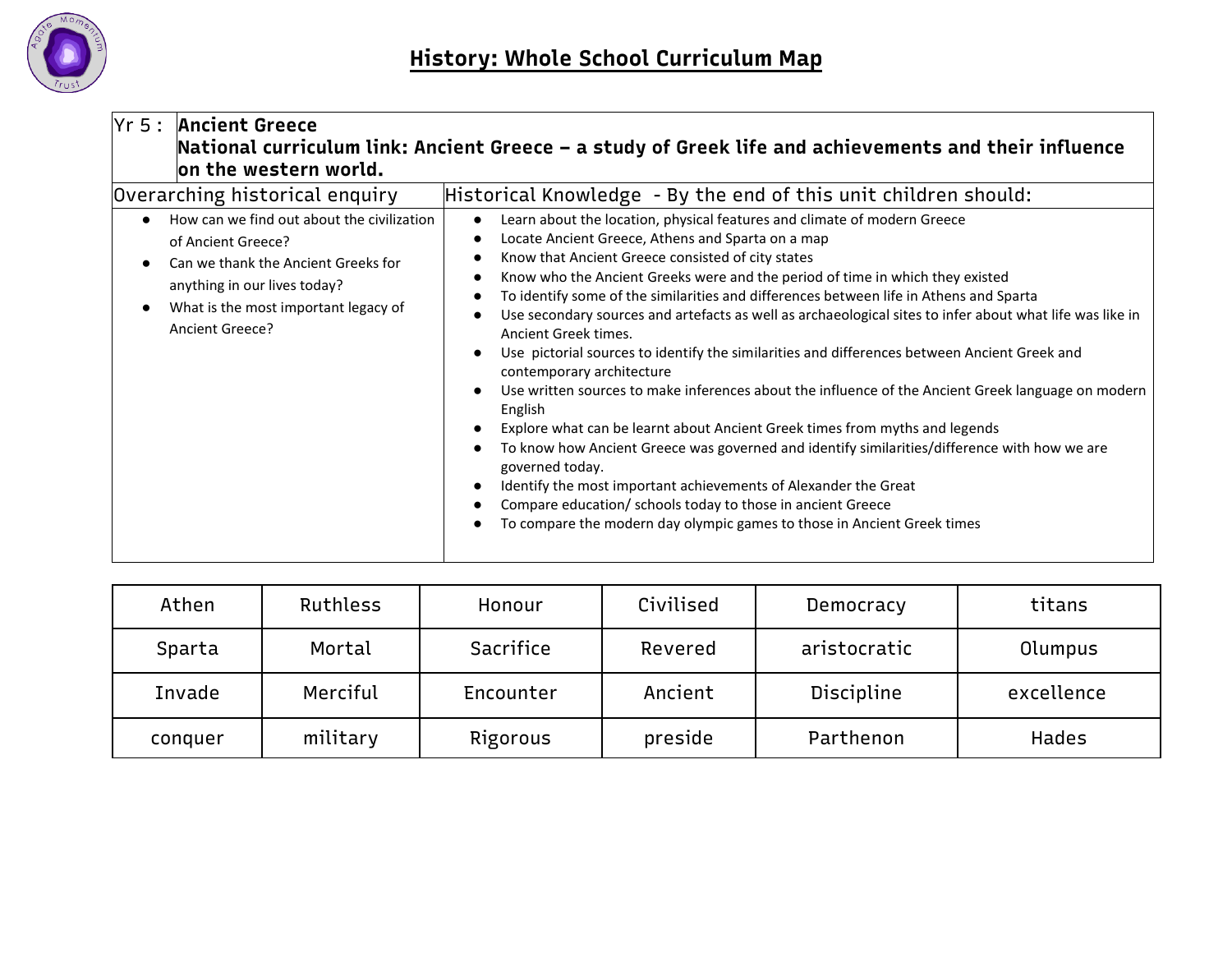

| Year: 6 Battle of Britain - World War 2<br>National Curriculum link:<br>- a local history study<br>the locality.<br><b>Britain</b>               | a study of an aspect of history or a site dating from a period beyond 1066 that is significant in<br>- a significant turning point in British history, for example, the first railways or the Battle of                                                                                |
|--------------------------------------------------------------------------------------------------------------------------------------------------|----------------------------------------------------------------------------------------------------------------------------------------------------------------------------------------------------------------------------------------------------------------------------------------|
| Overarching enquiries                                                                                                                            | Historical Knowledge - By the end of this unit children should:                                                                                                                                                                                                                        |
| Why was the Battle of Britain a turning<br>point for WW2?<br>Has the Battle of Britain made any<br>difference to how we live our lives<br>today? | Know and understand how the Battle of Britain became a turning point for WW2<br>Explain the difference that the Battle of Britain has made to our lives in Britain<br>today.<br>https://www.bbc.co.uk/teach/class-clips-video/history-ks2-the-battle-of-britain-and-<br>beyond/zrk847h |

| propaganda | allies         | enemies    | annex     | ax <sub>15</sub> | neutral       |
|------------|----------------|------------|-----------|------------------|---------------|
| facism     | dictator       | surrender  | occupied  | blitz            | turning point |
| radar      | perspective    | perception | bias      | political        | conflict      |
| memorial   | wireless       | resistance | rationing | raid             | infiltrate    |
| empire     | interpretation | economic   | cultural  | treaty           | Victory       |
| docks      | trade          | docklands  | impact    |                  |               |

Year 6 **The Benin National Curriculum link: a non-European society that provides contrasts with British history – one**